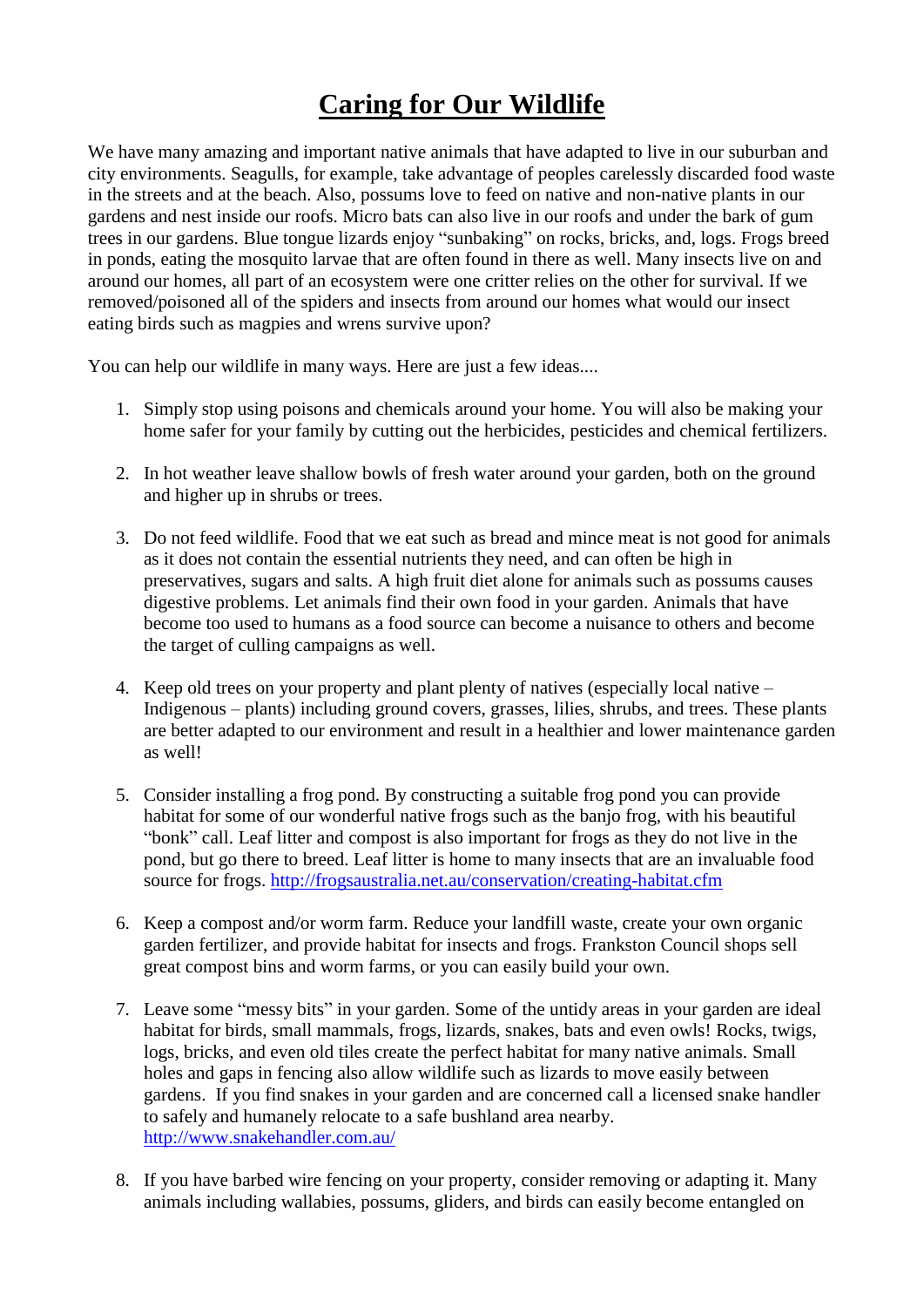poorly designed and maintained fencing. Also, if you net your fruit trees consider the many animals that become entangled and injured every year in the poorly installed netting and aim to improve the type of net you use and the way you install and maintain it. <http://www.wildlifefriendlyfencing.com/WFF/Home.html>

- 9. Ideally keep your dogs in at night and if you have cats keep them confined to your house and a suitable cat enclosure. Keeping dogs in at night also keeps them safe from fright and escape after fireworks. A simple construction of recycled hard wood and cat mesh will provide a safe and happy environment for your cat/s and our wildlife. Cats should have access to fresh air, sunlight, and grass, but it should be done in a wildlife friendly manner. <http://www.dpi.vic.gov.au/pets/cat-care/confine-your-cat/diy-cat-enclosure-and-fencing>
- 10. Consider joining or volunteering with a wildlife or environment organisation. There are many organisations that help our environment and our wildlife in many ways. You could join a friends group and help take care of a special area of native bushland such as Kananook Creek, The Pines Flora and Fauna Reserve or Langwarrin Flora and Fauna Reserve. You could also help out at a local wildlife shelter with many duties including cleaning and feeding, or you could become a rescuer after some basic training. Many people also help out by knitting pouches for orphaned young animals, or volunteering for emergency phone line operation. The Gould League can also help with advice <http://www.gould.org.au/>
- 11. Local wildlife groups <http://www.awarewildlife.org.au/> <http://www.animaliawildlife.org.au/> <http://www.helpforwildlife.org.au/>

Local friends groups http://www.frankston.vic.gov.au/Environment/Groups\_and\_Places/Environmental\_Friends [Groups/index.aspx](http://www.frankston.vic.gov.au/Environment/Groups_and_Places/Environmental_Friends_Groups/index.aspx)

- 12. Install some wildlife nest boxes around your property in suitable locations. Many large trees that naturally create hollows for our wildlife to live in are being cut down at an alarming rate. Many animals such as possums, birds and bats will benefit from leaving old trees were they are, and/or providing some extra dwellings! It will also help to keep possums out of your roof. Possums are territorial and if you have an established male on your property it is likely he will defend his territory from newcomers. If he is happily living in a nice box in a tree, he will have less reason to come into your roof. You can build and install your own or call a local wildlife group for information. There are a number of web sites that offer free nest box plans online.
- 13. If you come across sick, injured or orphaned wildlife, please help. If they can be picked up place them into a box in a warm, dark and quiet location (ensure they have adequate ventilation) and call for help or take directly to a local vet. Please drive carefully at night when much of our nocturnal animals are out and about. If you hit any animal please stop and offer assistance. It is actually illegal to hit an animal and drive away –

AWARE – Australian Wildlife Assistance, Rescue and Education - 0412433727 Wildlife Victoria - 13 000 94535 Animalia Wildlife Shelter – 0435 822 699

14. If you do go fishing, please do not discard your unwanted lines, hooks and lures into the water or off the piers. Many animals, especially sea birds, need to be rescued due to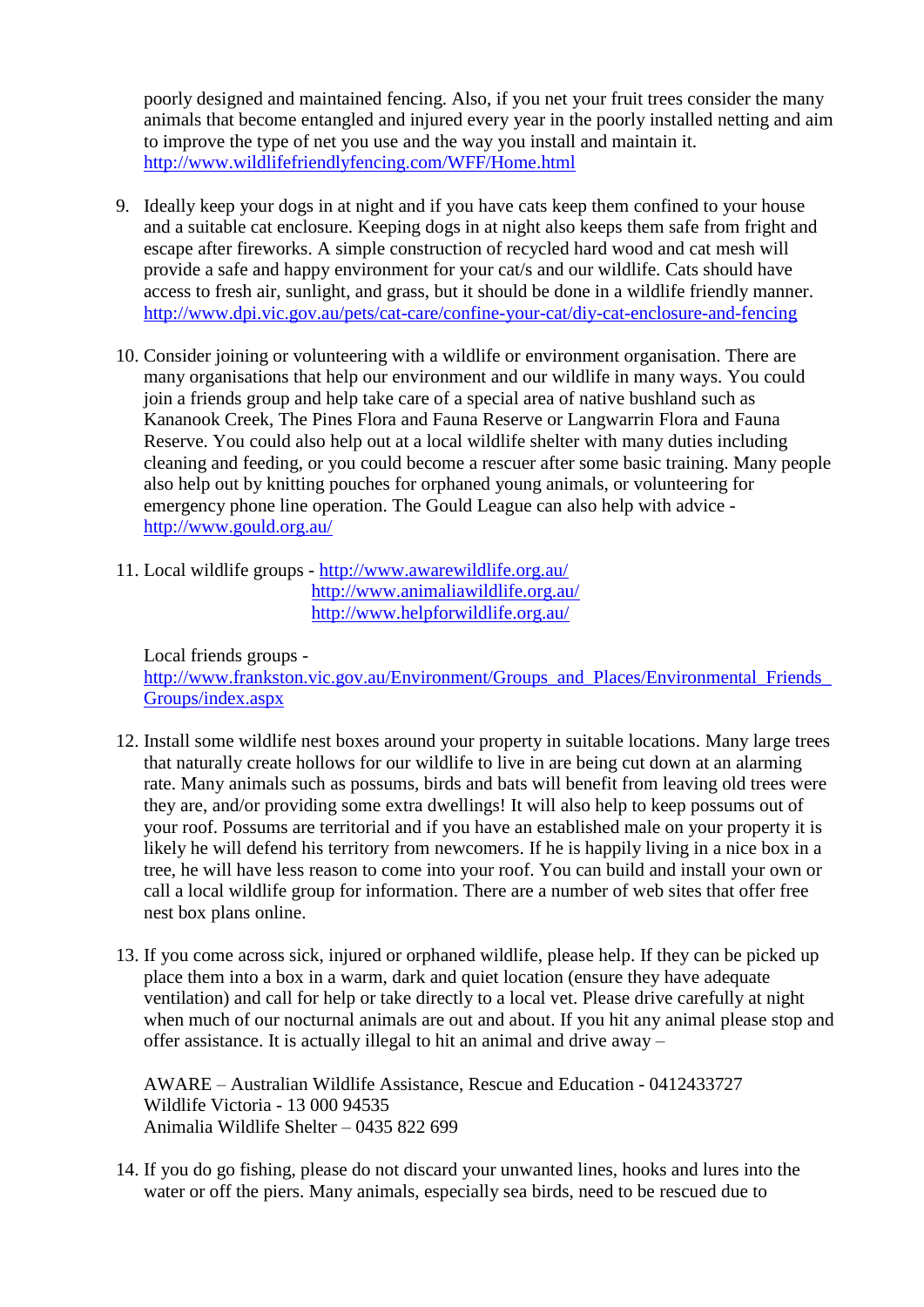entanglements. Please also pick up any rubbish, such as bait bags and bottles, you do see when you are out at the beach or boating.

15. Learn to live in harmony with animals. Instead of seeing possums as a nuisance, learn more about them and try to appreciate that they belong here and are actually doing us a favour by pruning our plants when they eat them, and fertilizing our gardens for free with their droppings! Also, seagulls belong here and they help to keep our beaches and streets clean by eating our food waste. If not for seagulls would we have a mouse/rat issue in the CAD? Remember all native animals are protected by law and it is illegal to kill or harm them in any way.

Melanie Attard Wildlife Rescuer – 0421 782 731 January 2012



Seagull at Frankston Foreshore



Our native Eucalypts provide habitat for many

animals including possums, gliders, bats, and, birds.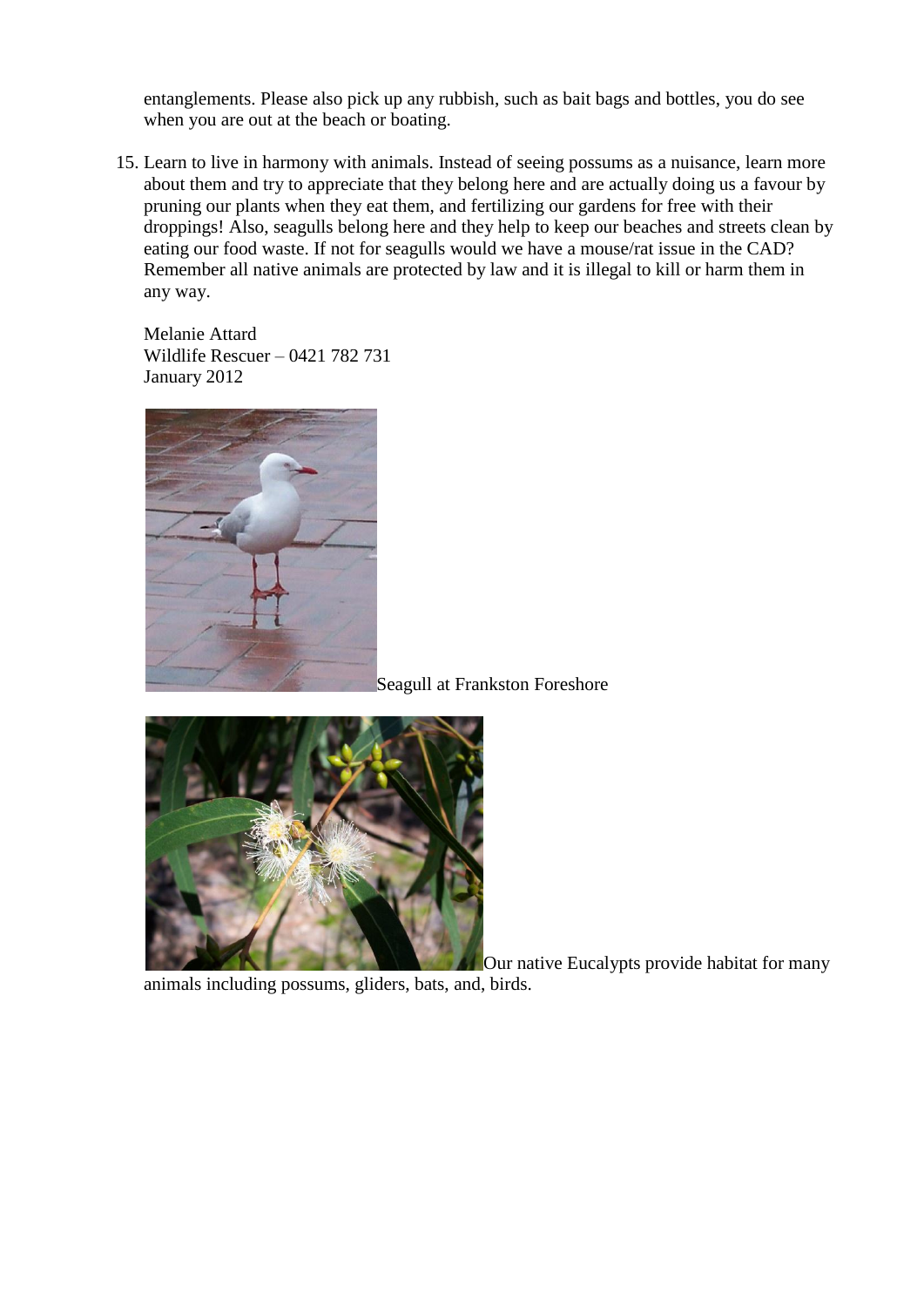

A pair of Tawny Frog Mouth's roosting in a silver



A Blue Tongue lizard basking on the edge

of a road.



A wildlife friendly front garden in the making – plenty of water bowls, native and indigenous plantings including grasses, shrubs and trees.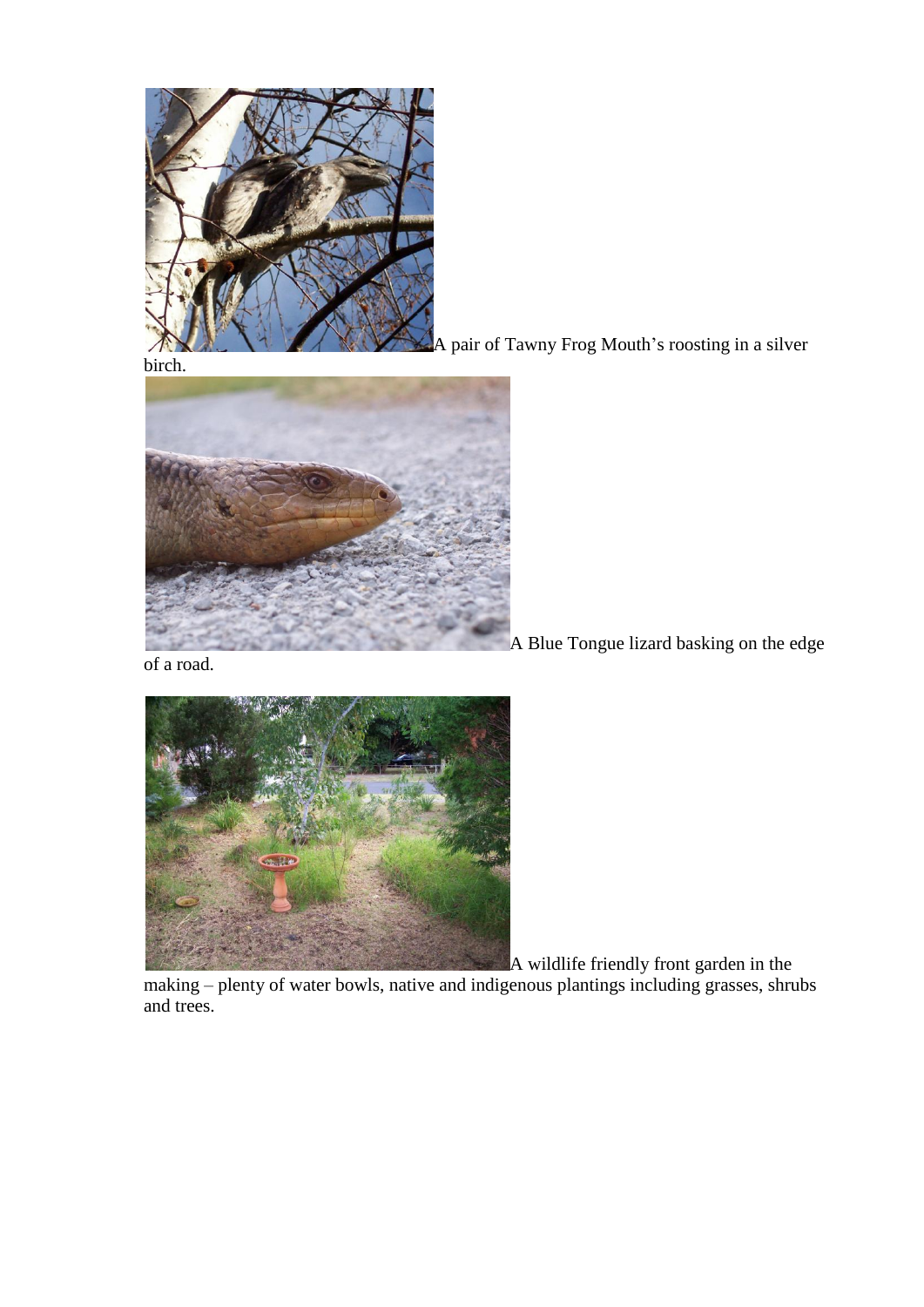

A large cat run with house access makes keeping cats and looking after wildlife easy. Built with recycled hard wood.



The "messy bits in a garden" provide the best habitat for many animals including frogs, lizards, insects, small mammals and birds.